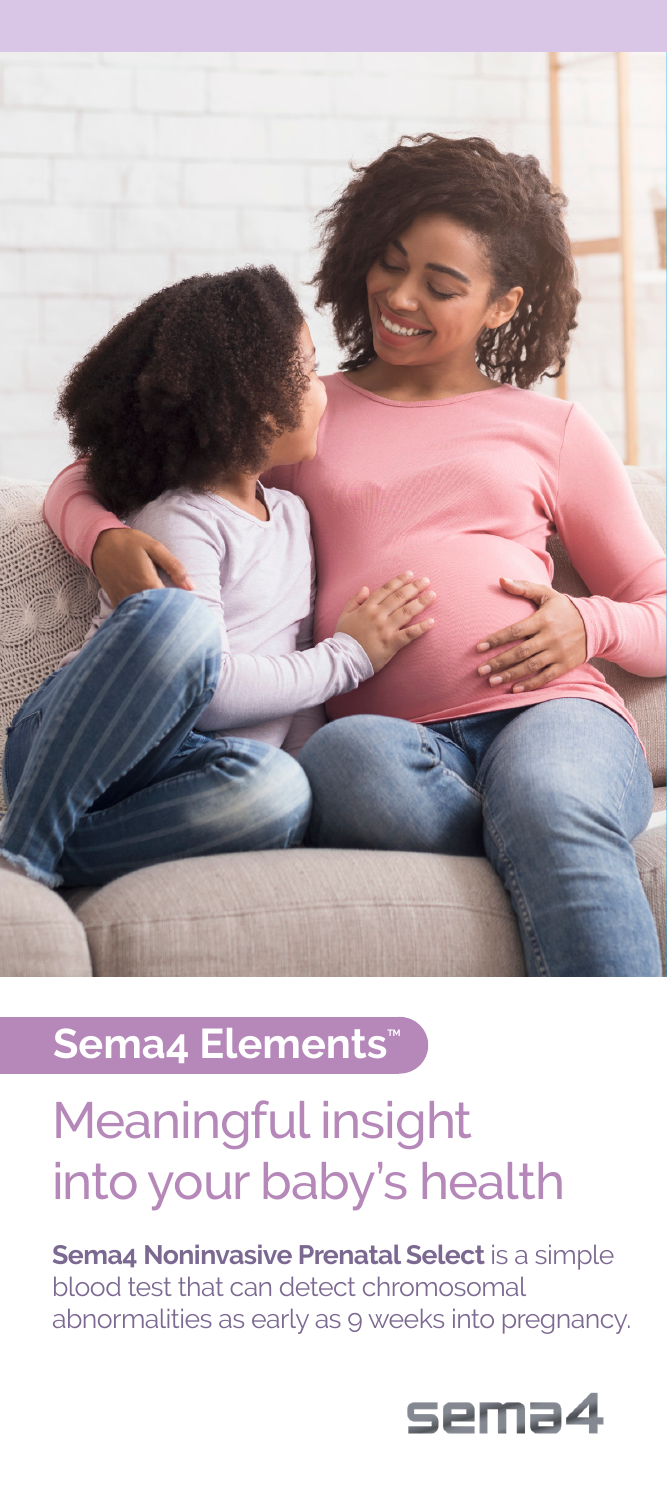## What is noninvasive prenatal testing?

NIPT (or noninvasive prenatal testing) is a blood test offered during pregnancy.

It screens for genetic conditions caused by abnormalities in a developing baby's chromosomes. NIPT analyzes fragments of fetal DNA (called cell-free DNA) found in the mother's blood using advanced DNA sequencing technology. This test can help you learn more about your chance of having a child with a chromosomal abnormality, such as Down syndrome.

## What is a chromosomal abnormality?

Genetic material is organized into structures called chromosomes. Most babies have 46 chromosomes that come in 23 pairs – half are inherited from the mother and half from the father.

The first 22 pairs of chromosomes are referred to as autosomes. The last pair of chromosomes are referred to as the sex chromosomes and will differ in males and females. Females typically have two copies of a chromosome called the X chromosome (XX), while males typically have an X chromosome and a Y chromosome (XY).

In rare cases, a baby will have an extra or missing chromosome or part of a chromosome. An extra chromosome is referred to as a trisomy. A missing chromosome is referred to as a monosomy. This usually happens randomly at the time of conception. Missing or extra chromosomal material can lead to pregnancy loss or genetic conditions associated with physical or intellectual disabilities.

### What tests can detect chromosomal abnormalities?

There are two ways that chromosomal abnormalities can be detected during pregnancy – screening tests and diagnostic tests.

- **Screening tests,** like Sema4 Noninvasive Prenatal Select, can help you understand whether there is an increased risk that your baby has a certain chromosomal abnormality. Screening tests are available as early as 9 weeks into pregnancy and typically are noninvasive, meaning they should not pose any risk to your pregnancy. This type of test will not give you a definitive 'yes' or 'no' answer
- **Diagnostic tests** with amniocentesis or chorionic villus sampling (CVS) can detect whether your baby has a certain chromosomal abnormality. While these types of tests offer more definitive answers, they are invasive procedures that are also associated with a small risk of miscarriage

Because of the small risk associated with diagnostic tests, some women prefer to start with a screening test, such as Sema4 Noninvasive Prenatal Select. If the results of a screening test show an increased risk of a chromosomal abnormality, genetic counseling is recommended. Your healthcare provider may also recommend diagnostic testing to confirm the result. Not all women who screen positive will have an affected child.

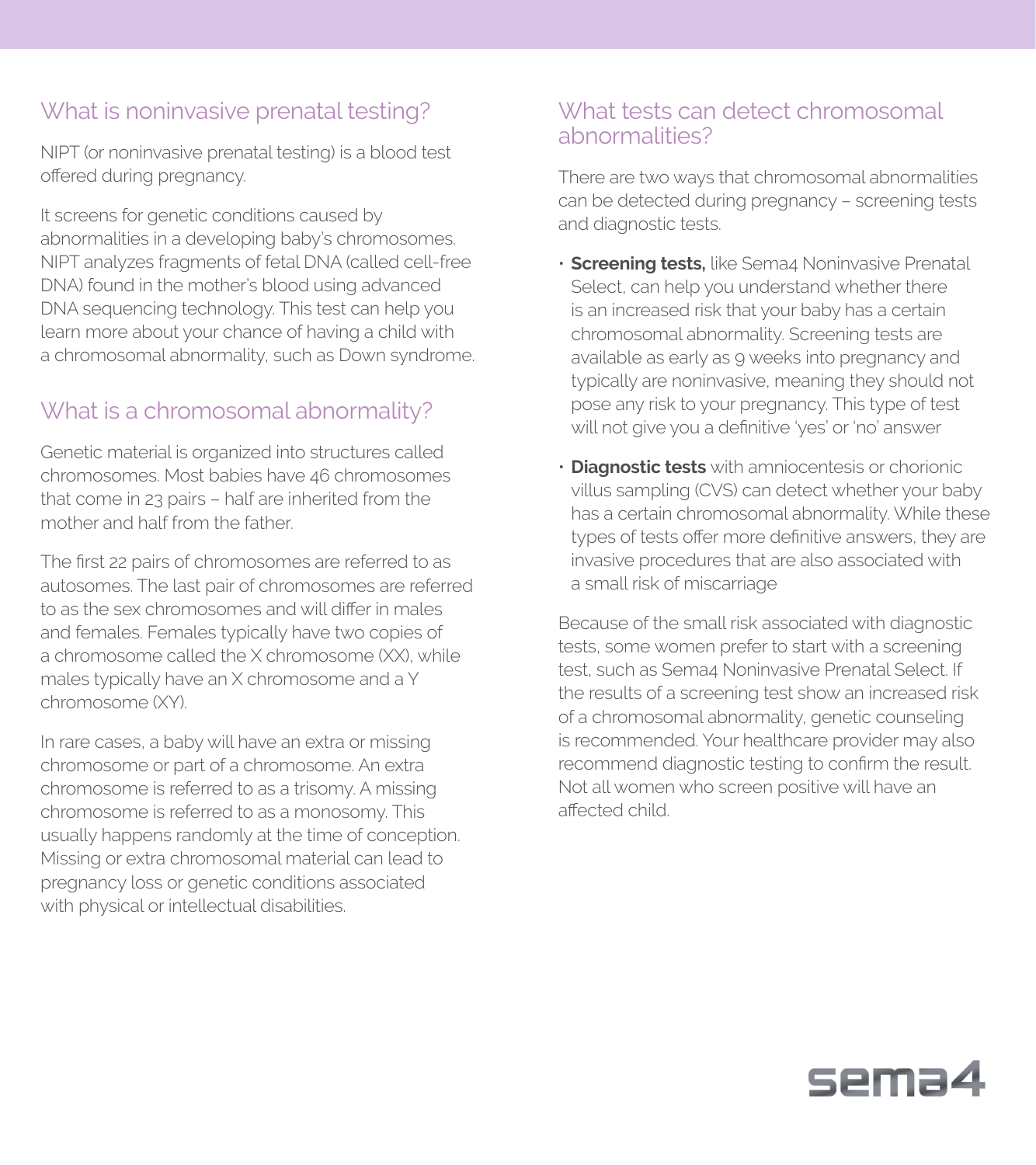## The information you need to decide what comes next

Because there is a small risk associated with diagnostic tests, some women prefer to start with a noninvasive screening test first.

The results of Sema4 Noninvasive Prenatal Select can help inform decisions about diagnostic testing. If this screening shows an increased risk of a chromosomal abnormality, amniocentesis or chorionic villi sampling (CVS) may be recommended to confirm the result.

## Meaningful insight into your baby's health as early as 9 weeks into pregnancy

Noninvasive Prenatal Select screens for chromosomal abnormalities associated with common genetic conditions, such as Down syndrome. In addition, it may also test for other chromosomal abnormalities. To view a full list of conditions this test screens for, please visit **sema4.com/PrenatalSelect.**

## **Noninvasive**

Only a simple blood draw is required for testing, so it's safer for you and your baby

## Accurate

Noninvasive Prenatal Select detects the most common chromosomal abnormalities with >99% accuracy



Understand your unique risk, based on your age and your pregnancy

Fast

Get answers in about one week

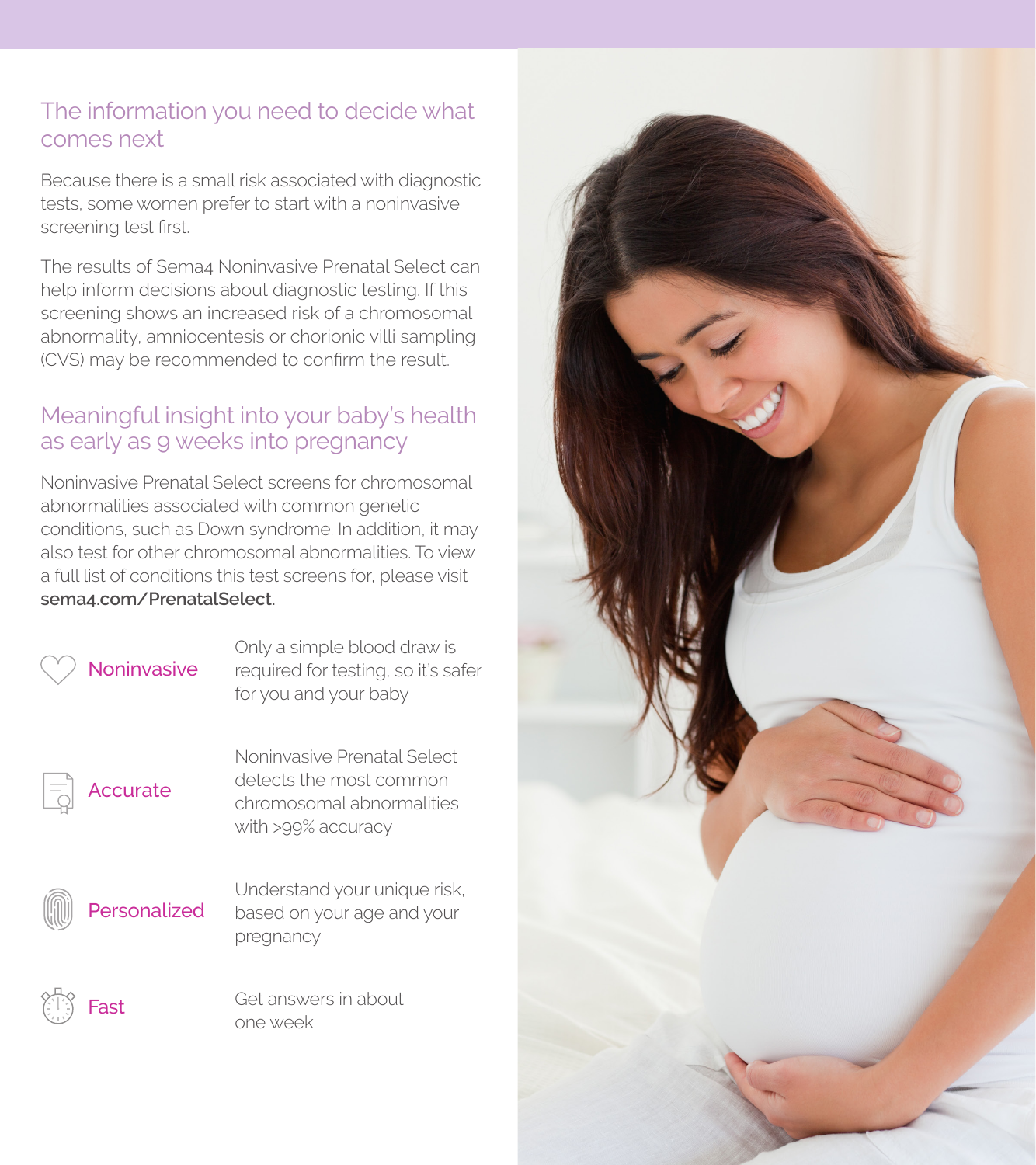### How does it work?



To get started, talk to your healthcare provider about ordering Noninvasive Prenatal Select.



Your blood will be drawn and sent to our lab for analysis.



Check your email for an invitation to create a Sema4 account. With a Sema4 account you can track the status of your test, watch educational videos and view your results.



We analyze your DNA sample using stateof-the-art sequencing technologies. This usually takes about one week from the time your sample arrives at our lab.



Once testing is complete, your healthcare provider or a genetic counselor from Sema4 may contact you to explain your results and answer any questions you have. You can access your results at any time through your Sema4 account.

### Track your test, view your results, and more with a Sema4 account



#### **Track your tests**

Easily keep track of the status of your test through your Sema4 account. From the moment your sample is received to when your results are ready, you'll be in the know.



### **Watch educational videos**

Interested in learning more about what your results may mean for you and your pregnancy? Your Sema4 account has educational videos that can help you understand testing with Noninvasive Prenatal Select.



#### **Discover the sex of your baby**

If you opt to learn the sex of your baby, we want that milestone to be memorable for you. We've created a special video to deliver the exciting news!

#### **View your results**

Get direct access to your health information. When your results are ready, simply log into your account to view and download your report.

Select, please visit **sema4.com/PrenatalSelect**.